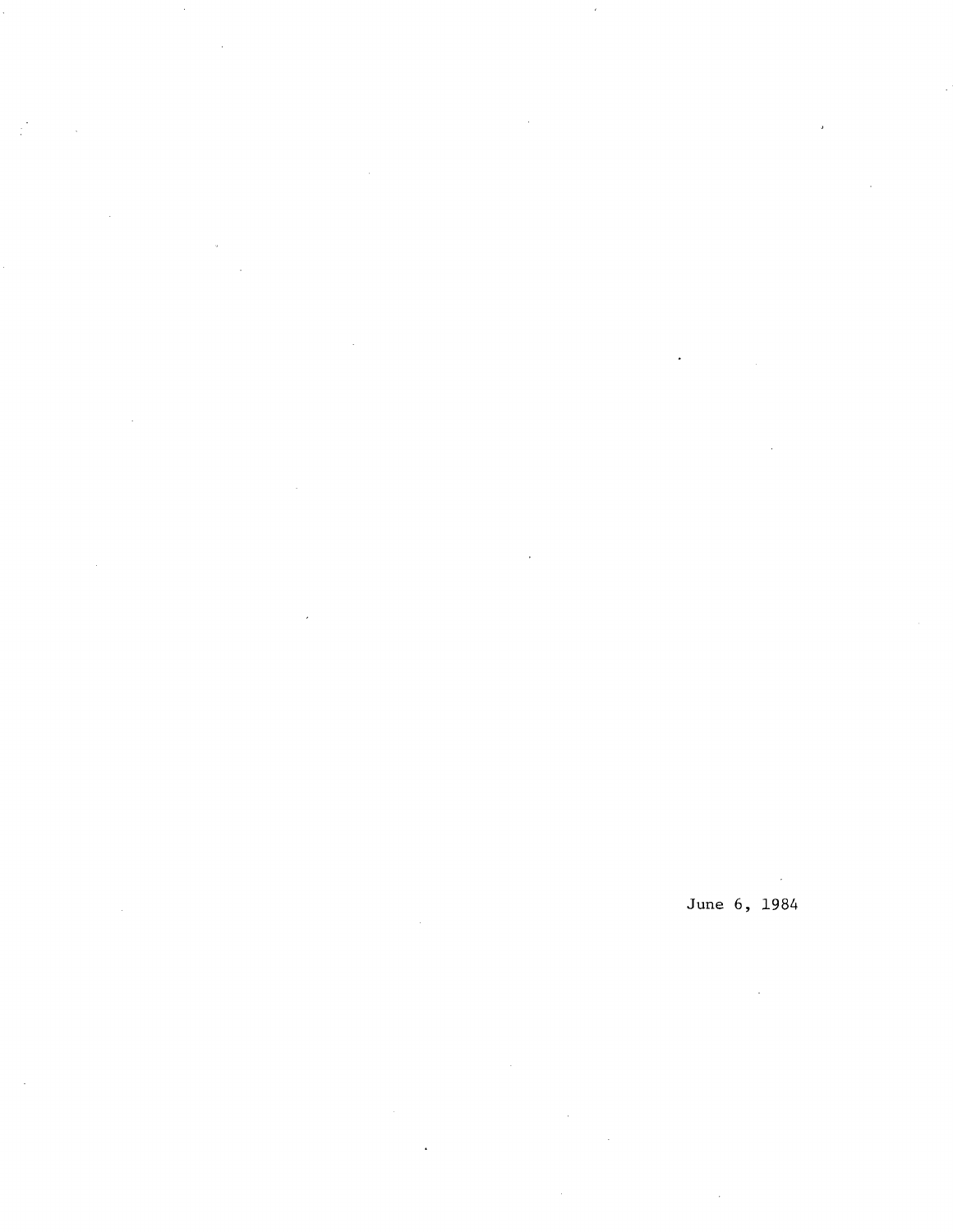The Minutes of the 79th meeting of the Executive Committee of Science Faculty Council held on Wednesday, June 6, 1984 in Room 250 Allen Building.

Members Present: C. C. Bigelow, Chairman; P. K. Isaac, A. N. Arnason, G. I. Paul, N. R. Hunter, K. Sharma, L. Feigelman; S. Catt, Secretary.

Visitors: H. Rowe, J. McConnell, S. Johannson

The Chairman added under Item 3, "Other Business",

- Admission of students on Academic Suspension from other a. faculties
- $b.$ Graduate Program in Imaging and Remote Sensing
- 1. The Committee proceeded to consider the awarding of medals and scholarships.
	- a. Governor-General's Gold Medal.

This medal is awarded every even-numbered year to a student with highest standing in the first two years of a Science program.

As the three top candidates had the same GPA's in both years and there appeared to be no way of choosing amongst them it was decided to consider this award at a later stage in the meeting.

 $b.$ Alumni Association

 $\sigma_{\rm c} = 1$  $\overline{u}$  .

Moved by Arnason(Isaac) that the 2 scholarships be awarded to:

#5435401 HRABARCHUK, Blair Eugene, and #5515876 LOWTHER, Douglas William

## CARRIED

C. Dr. Maxwell S.Rady

Moved by Arnason (Feigelman) that the scholarship be awarded to:

#5508637 INGHAM, Bradley Cyril.

CARRIED

## d. Rosabelle Searle Leach

Moved by Arnason (Hunter) that this award be split among four candidates: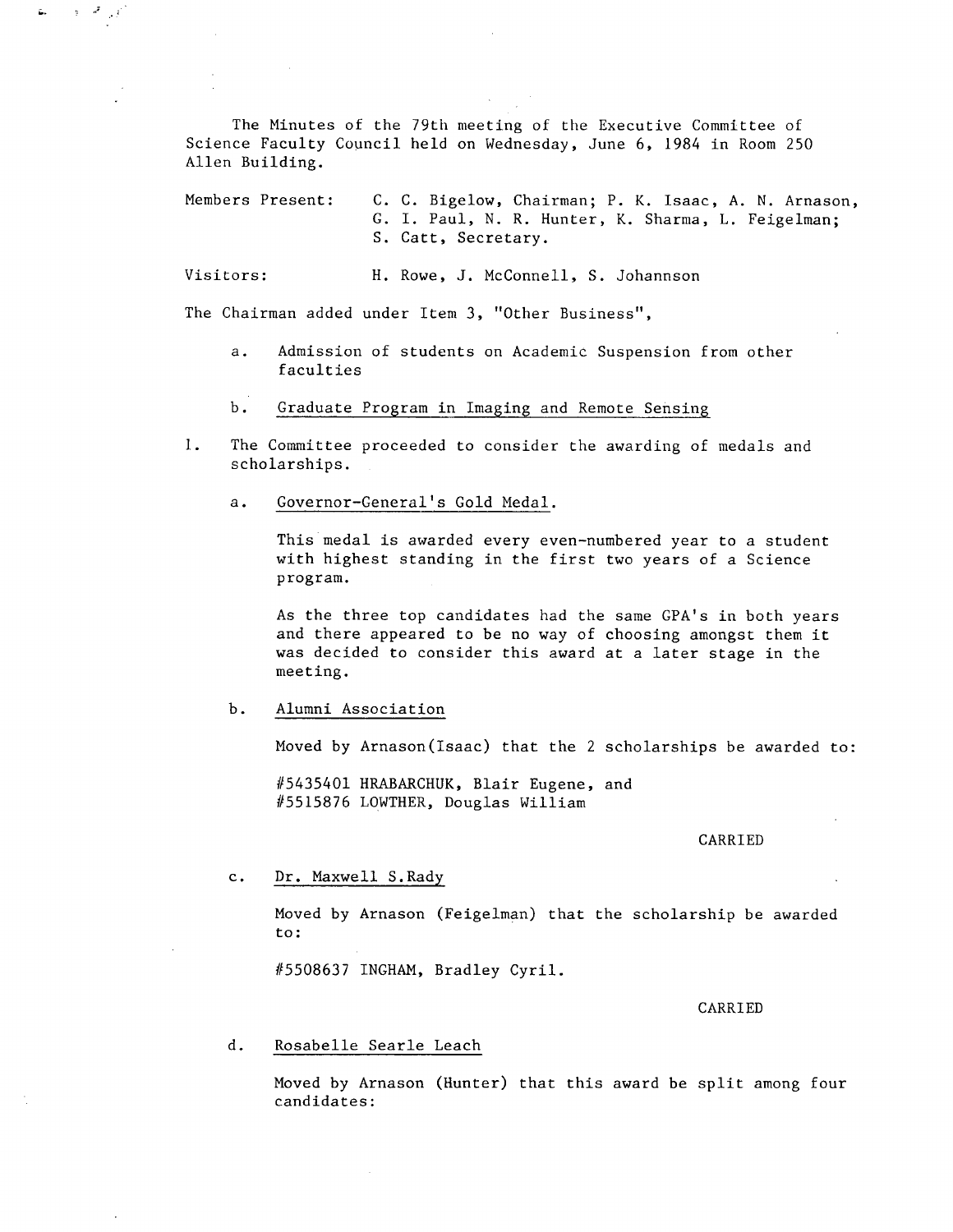$-2-$ 

#5601394 BLIGHT, Kelly Margaret #5614751 CHAN, Yiu Kwok #5601852 LUKES, Richard Francis #5626015 NGAI, David

## CARRIED

 $\sim$   $-7$ 

e. Morton Stall Memorial

> Moved by Arnason (Isaac) that the scholarship be awarded to: #5518811 LACEY, Glen Warren

> > CARRIED

#### $f.$ Benjamin Cohen

Moved by Isaac (Arnason) that the award be split four ways:

#5607464 ATKINSON, Elizabeth Ann #5609311 EWACHA, Kevin Larry #5516667 HANN, Rodrick Wesley #5503933 SCHULTZ, Ryan Scott

## CARRIED

#### $g$ . Isbister

Moved by Arnason (Isaac) that the award to split five ways:

#5607464 ATKINSON, Elizabeth Ann #5506401 BANNATYNE, Sandra Ann #5609311 EWACHA, Kevin Larry #5516667 HAMM, Rodrick Wesley #5503933 SCHULTZ, Ryan Scott

### CARRIED

 $h<sub>1</sub>$ University Womens Club of Winnipeg

> Moved by Isaac (Arnason) that the scholarship be awarded to: #5506401 BANNATYNE, Sandra Ann

## CARRIED

Discussion returned to:

a. Governor-General's Gold Medal

Moved by Arnason (Hunter) this medal be awarded to:

#5503933 SCHULTZ, Ryan Scott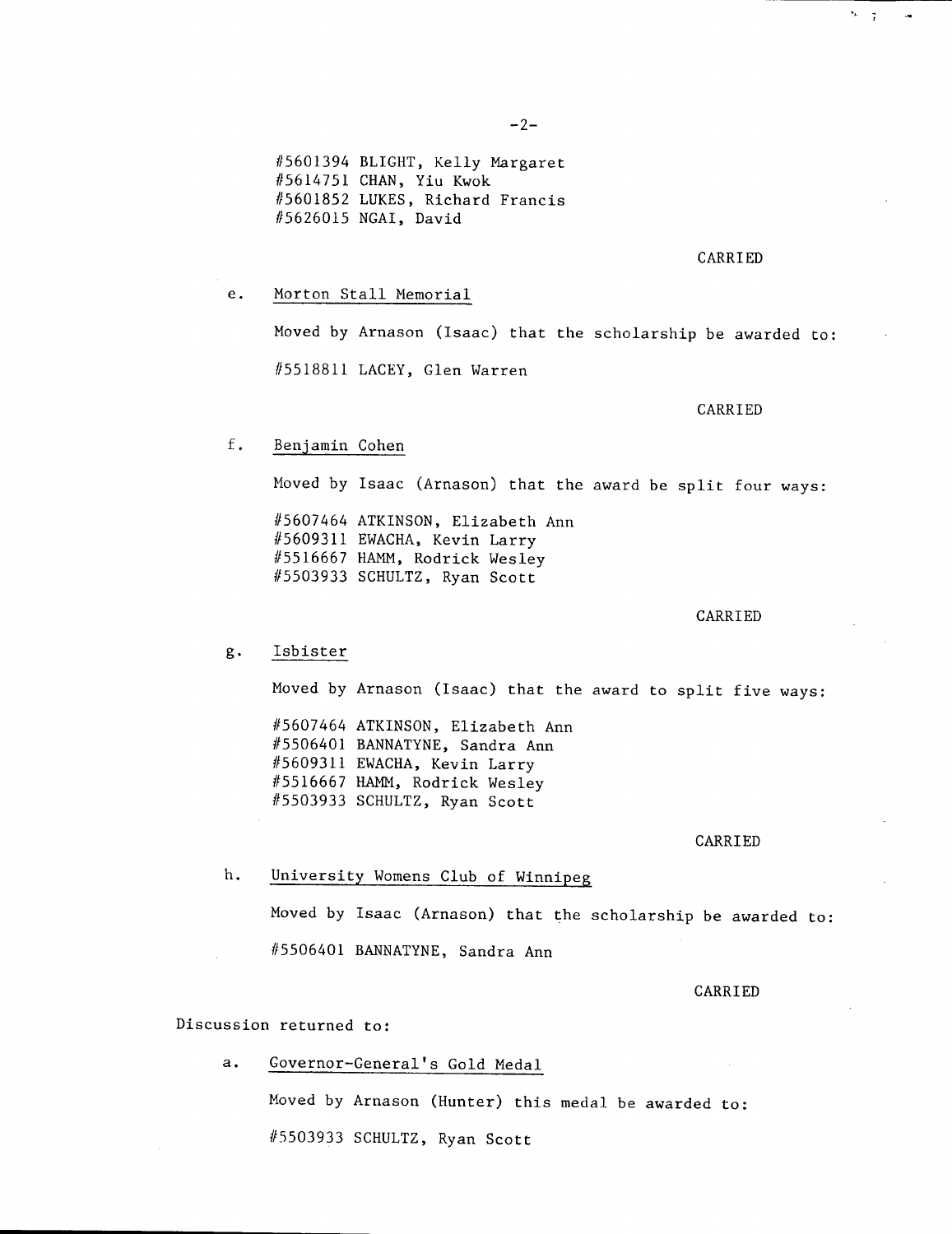Isaac noted that HAMM had more diversity of courses than the other candidates. Paul favoured BANNATYNE because she is eligible to proceed in more programs.

The vote was taken and DEFEATED 4 opposed 2 in favour

Moved by Paul (Feigelman) the award be given to:

#5506401 BANNATYNE, Sandra Ann

CARRI ED

#### $2.$ Appointment to Student Standing Committee

Prof. A. Chow of Chemistry had been approached and agreed to be nominated.

Moved by Hunter (Sharma) that Prof. Chow be appointed to replace Prof. Dunn.

CARRIED

#### Other Business  $3<sub>1</sub>$

ଟ୍ର

# a. Admission of students on Academic Suspension in other faculties

Recently two students who were "required to withdraw" from Pharmacy applied for admission to Science. The Dean's office found that the Faculty of Arts does not admit students who are on suspension from other faculties for at least one year.

The question was whether Science wanted to apply the same restriction and how to do it. Ms. Johannson thought it could be approved by Faculty Council and referred to Senate for information. The Dean felt the Executive could recommend it to Faculty Council and could in the interim apply it by means of a motion of the Executive.

It was moved by. Hunter (Paul) that the Executive recommend to Faculty Council "The Faculty of Science establish a policy of not admitting students who are on academic suspension from another faculty"

With the agreement of the proposer and seconder, an amendment was moved by Arnason (Feigelman) to add the words "during the first year of academic suspension."

Sharma asked if there were reasons other than academic for suspension. The dean responded that there are also reasons of discipline and of professional unsuitability. The latter is before Senate at present.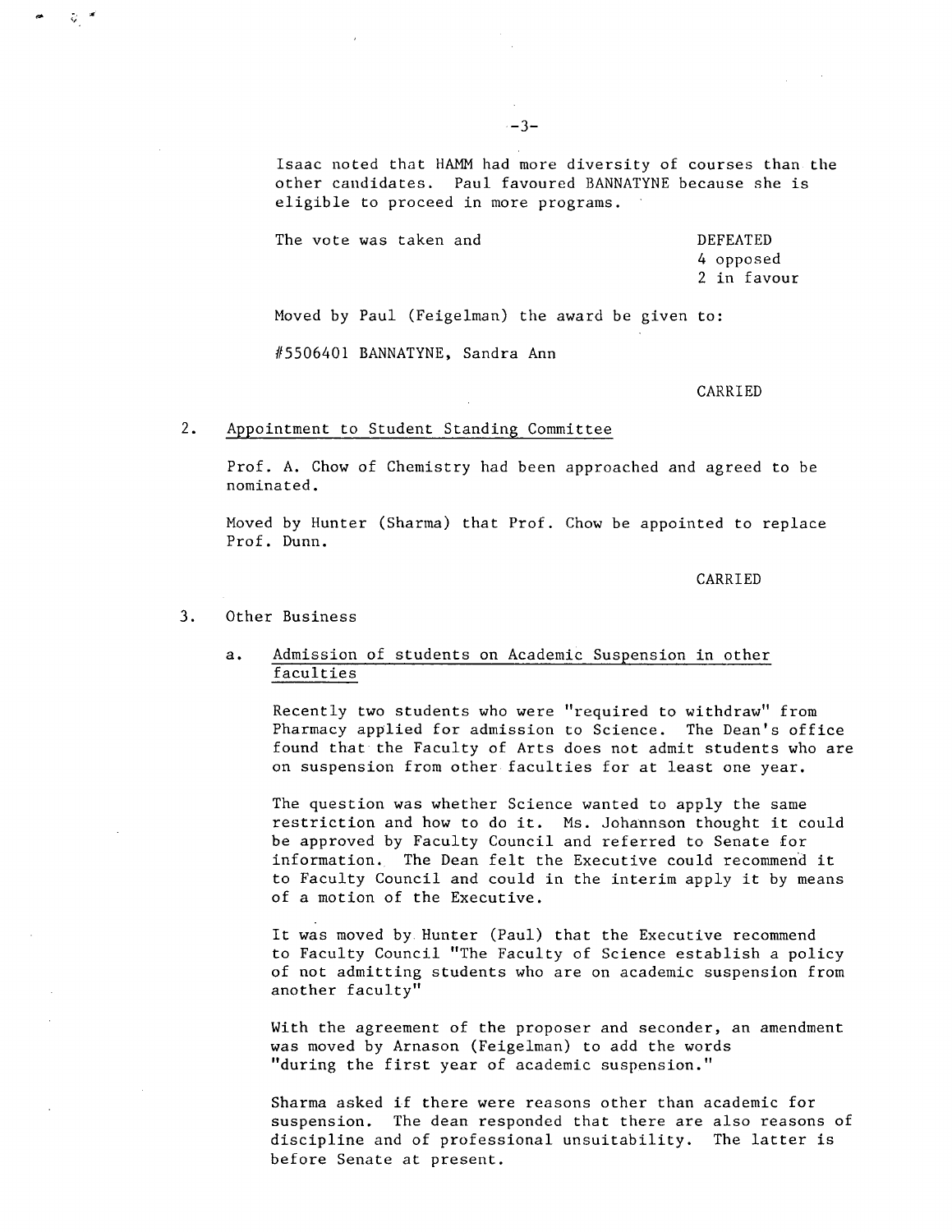CARRIED

بمائي الأراد

It was moved by Arnason (Hunter) that "The faculty institute a procedure in the interim until the recommendation is brought to Faculty Council."

CARRIED

# b. Graduate Program in Imaging and Remote Sensing

This proposal from the Working Group on Imaging and Remote Sensing had been tabled at the last meeting because of concerns by the Department of Computer Science. The Department had prepared a report, which was circulated to members.

It was agreed that the Computer Science report would be sent to those members not present at this meeting and they be advised that it will be considered at a future meeting, possibly later in June.

There being no further business the meeting adjourned.